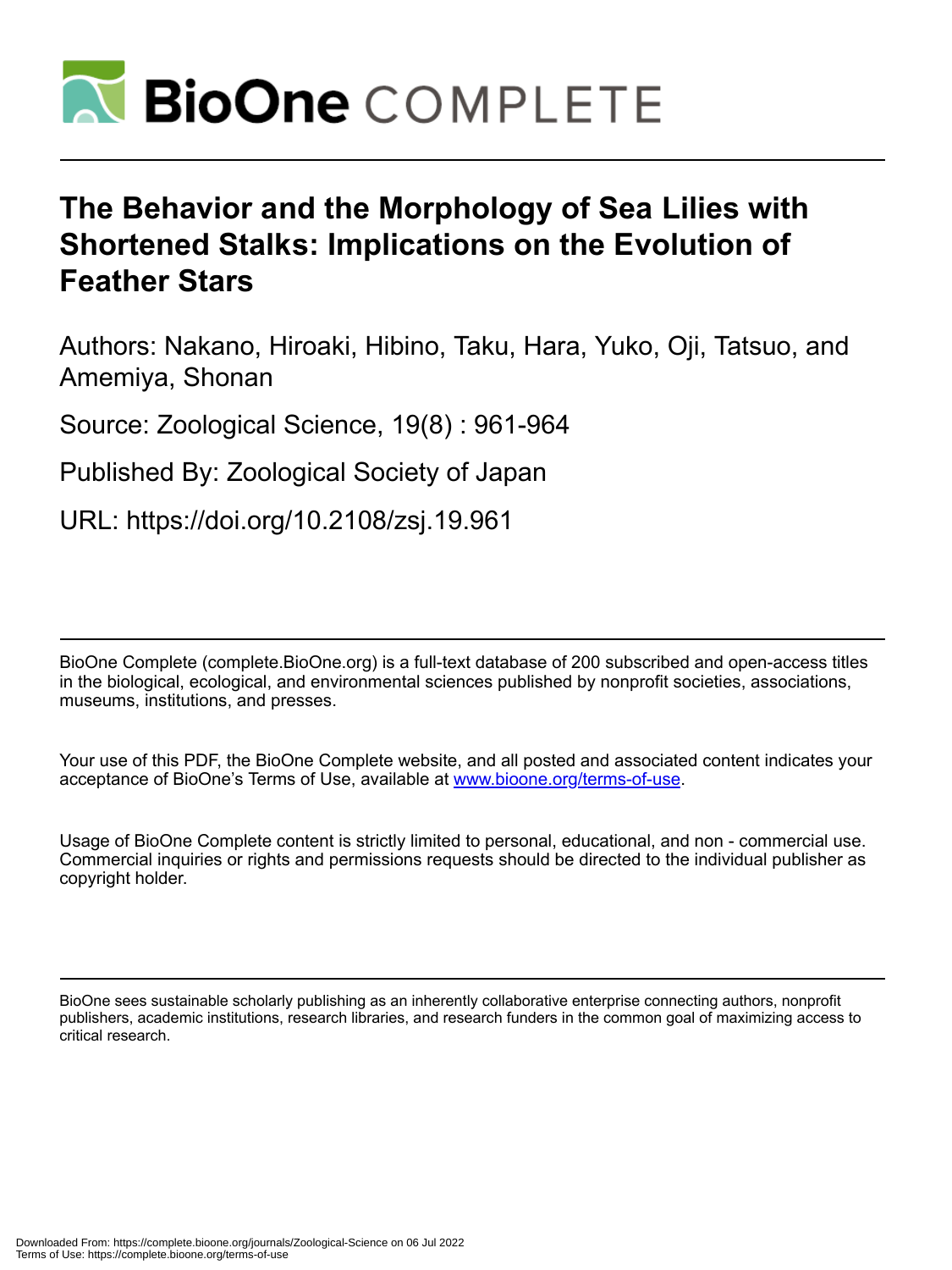### **[SHORT COMMUNICATION]**

## **The Behavior and the Morphology of Sea Lilies with Shortened Stalks: Implications on the Evolution of Feather Stars**

Hiroaki Nakano<sup>1</sup>, Taku Hibino<sup>2</sup>, Yuko Hara<sup>2</sup>, Tatsuo Oji<sup>3</sup>, and Shonan Amemiya $1, 2^*$ 

 *Laboratory of Innovational Biology, Department of Integrated Biosciences, Graduate School of Frontier Sciences, University of Tokyo, Bldg. FSB-501, 5-1-5 Kashiwanoha, Kashiwa, Chiba, 277-8562, Japan Department of Biological Sciences, Graduate School of Science Earth and Planetary Science, University of Tokyo, 7-3-1 Hongo, Bunkyo-ku, Tokyo, 113-0033, Japan*

**ABSTRACT**—Extant crinoids can be divided into two groups, stalked sea lilies and stalkless feather stars. Feather stars are considered to have evolved from stalked ancestors by losing most of the stalk, but other differences are present between the two groups. The unsegmented centrodorsal, long and curved cirri near the crown, small calyx, and the ability to swim are all feather star features not found in the sea lilies. To figure out which of the above features evolved directly correlating with loss of the stalk in feather stars, we cut off the stalk from the sea lily *Metacrinus rotundus* and kept them alive in an aquarium. The specimens with shortened stalks were able to stand and crawl with their arms without the support of their stalks, but swimming was not observed for any of the animals. Morphologically, neither fusion of the remaining segments nor the reduction of the size of the calyx were observed, but the cirri became long and curved near the crown. Therefore, the extant sea lilies possess a potential to adapt to incidents of stalk loss. Specimens autotomizing most of their stalks were observed, suggesting that the potential is actually employed in nature. This mechanism linking the reduction of the stalk and the changes in the morphology of cirri may have played an important role in the evolution of the feather stars, if the stalked ancestors of feather stars also possessed this potential. Experimental zoological approaches as this study may provide new insights to the questions of evolution.

**Key words:** *Metacrinus rotundus*, crinoid, sea lily, feather star, evolution

#### **INTRODUCTION**

The present day crinoids consist of two groups, feather stars and sea lilies. Feather stars enjoy a more ecological success, with about 570 species occupying diverse habitats from the intertidal to the deep, and from the tropic to the polar sea. On the other hand, sea lilies, with some 80 species, live mostly at depths greater than several hundred meters. This difference is probably due to the stalkless condition in feather stars (Meyer and Macurda, 1977). Pentacrinoid larvae of feather stars do have stalks, but they abandon the stalks during development. This allows the adults to lead an eleutherozoic lifestyle, enabling them to

\* Corresponding author: Tel. +81-4-7136-3656; FAX +81-4-7136-3656. E-mail: shonan@k.u-tokyo.ac.jp flee from predators and occupy advantageous feeding sites much more efficiently. In contrast, sea lilies retain their stalk throughout their adulthood, resulting in a sessile lifestyle.

From fossil records and morphology of the larvae, it is considered that feather stars evolved from ancient sea lilies (Simms, 1988). But present day feather stars and sea lilies show several traits, other than the absence of the stalk, which differ between them (see Table 1). The stalks of sea lilies are segmented whereas the centrodorsals, a remnant of the stalk in feather stars, are not. The cirri growing from the proximal part of the stalk in sea lilies are short and straight, but those growing from the centrodorsal in feather stars are long and curved. The calyx is much smaller in feather stars than in the sea lilies. Feather stars possess more branchial articulations in the arms, and the arms are more muscular than those of sea lilies. There are also behavioral differences between the two groups as well.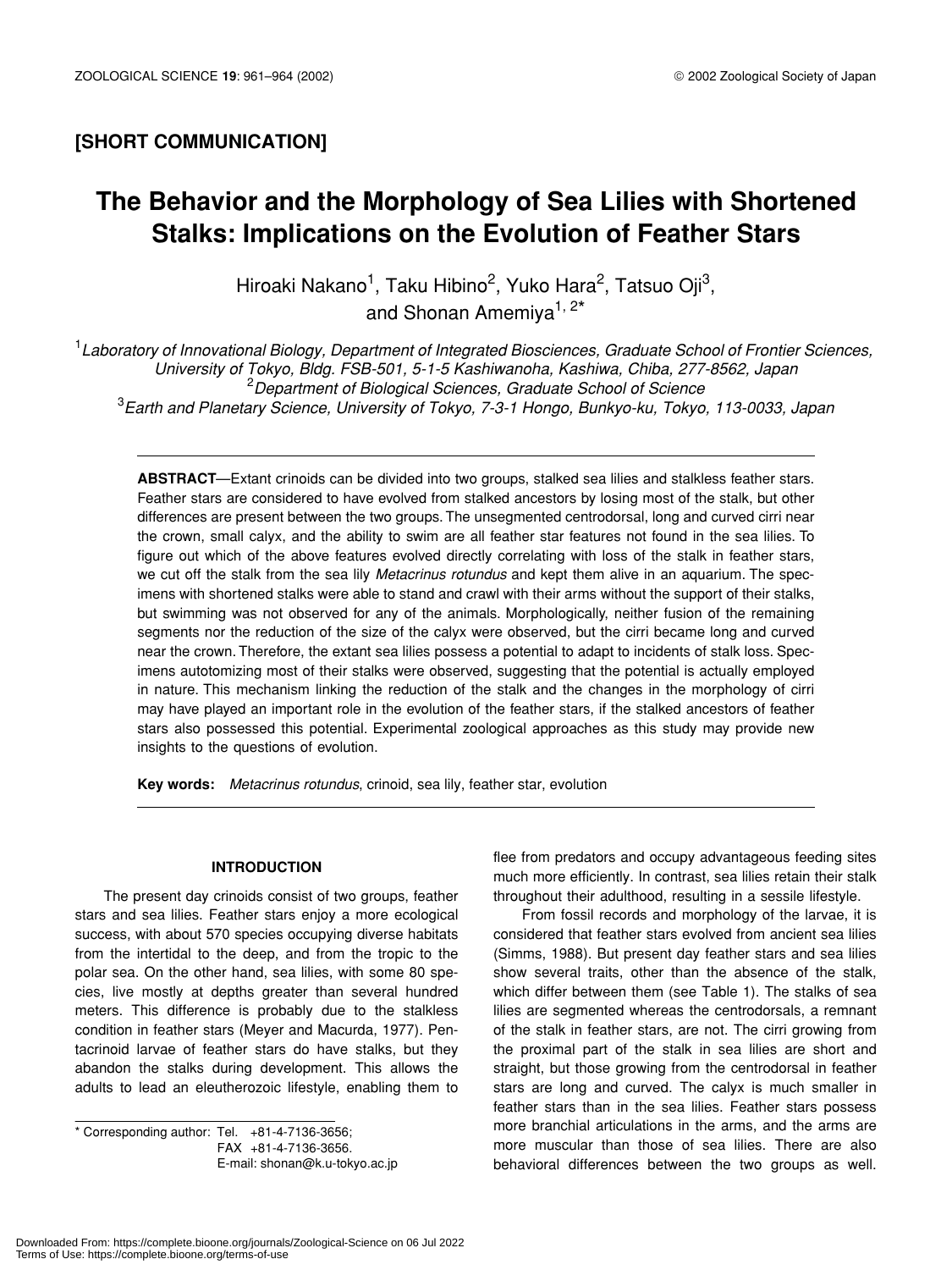|                                  | sea lilies | sea lilies with<br>shortened stalks | feather stars |
|----------------------------------|------------|-------------------------------------|---------------|
| proximal stalk                   | segmented  | segmented                           | unsegmented   |
| proximal cirri                   | short      | long*                               | long*         |
|                                  | straight   | curved <sup>*</sup>                 | curved*       |
| calyx                            | large      | large                               | small*        |
| muscular branchial articulations | some       | some                                | increased*    |
| swimming                         | no         | no                                  | yes*          |

**Table 1** Differences between sea lilies and feather stars.

\*Features of feather stars.

Feather stars are known to have the ability to swim, but there have been no reports of swimming in sea lilies to date. It is considered that these changes occurred in feather stars so as to adapt to the stalkless condition. But it still remains to be seen when most of the traits were acquired in the evolution of feather stars. Although these traits could have evolved independent of stalk loss, there are possibilities that some of these traits evolved directly correlating with it. Fossil records have provided useful clues to this problem, but the quality of the data obtained depends on the condition of preservation. In this paper, we tried an experimental zoological approach, using the sea lily *Metacrinus rotundus*.

The stalk was cut off from some specimens of the sea lily, *Metacrinus rotundus*. Specimens with shortened stalks were able to stand and crawl with their arms, but could not swim. The shortened stalk remained segmented, but the cirri that grew from it was long and curved, similar to those growing from the centrodorsal of feather stars. Some sea lilies autotomized most of their stalk, suggesting sea lilies with shortened stalk may occur in the field. The information obtained here adds new insights to the evolution of the feather stars.

#### **MATERIALS AND METHODS**

Specimens of the modern stalked crinoid *Metacrinus rotundus* Carpenter were collected from depths of about 100–150 m at Suruga Bay, central Japan. They were carried to our laboratory and kept in a darkened, temperature-controlled aquarium (14±1°C) with circulating sea water.

The dissections were done with a scalpel while holding the sea lily underwater. The photographs of the specimens were taken using a digital camera, Coolpix950 (Nikon).

#### **RESULTS AND DISCUSSION**

The stalks were manually cut off from 11 specimens of the sea lily *Metacrinus rotundus*. The cut was done at various positions so that they had 2–5 mm of the stalk remaining (Fig. 1A). Sometimes, these animals lay on the bottom with their oral side facing upwards and calyx rested on the substrate (Fig. 1B). Other times, they lay sideways with their arms folded orally. But often, these animals were observed standing with their arms, raising their calyx and the remain-



**Fig. 1.** Sea lilies with shortened stalks. (**A**) Specimen 36 days after the stalk was cut off with about 5 mm remaining. Some of the arms are raised from the substrate. A tape measure is seen in the background. Inset shows a close up view of the remaining stalk. No cirri are left. Bar: 1 cm. (**B**) Three animals 36 days after the stalks were cut off with about 5 mm remaining. Two of them are standing with their arms. The specimen in the middle has its calyx on the substrate while lifting its arms. (**C**) Specimen three weeks after it was transferred into the aquarium. It has autotomized most of its stalk, leaving about 3 cm. It is standing with its arms not using the remaining stalk as a support, just like the specimens with their stalks manually cut off.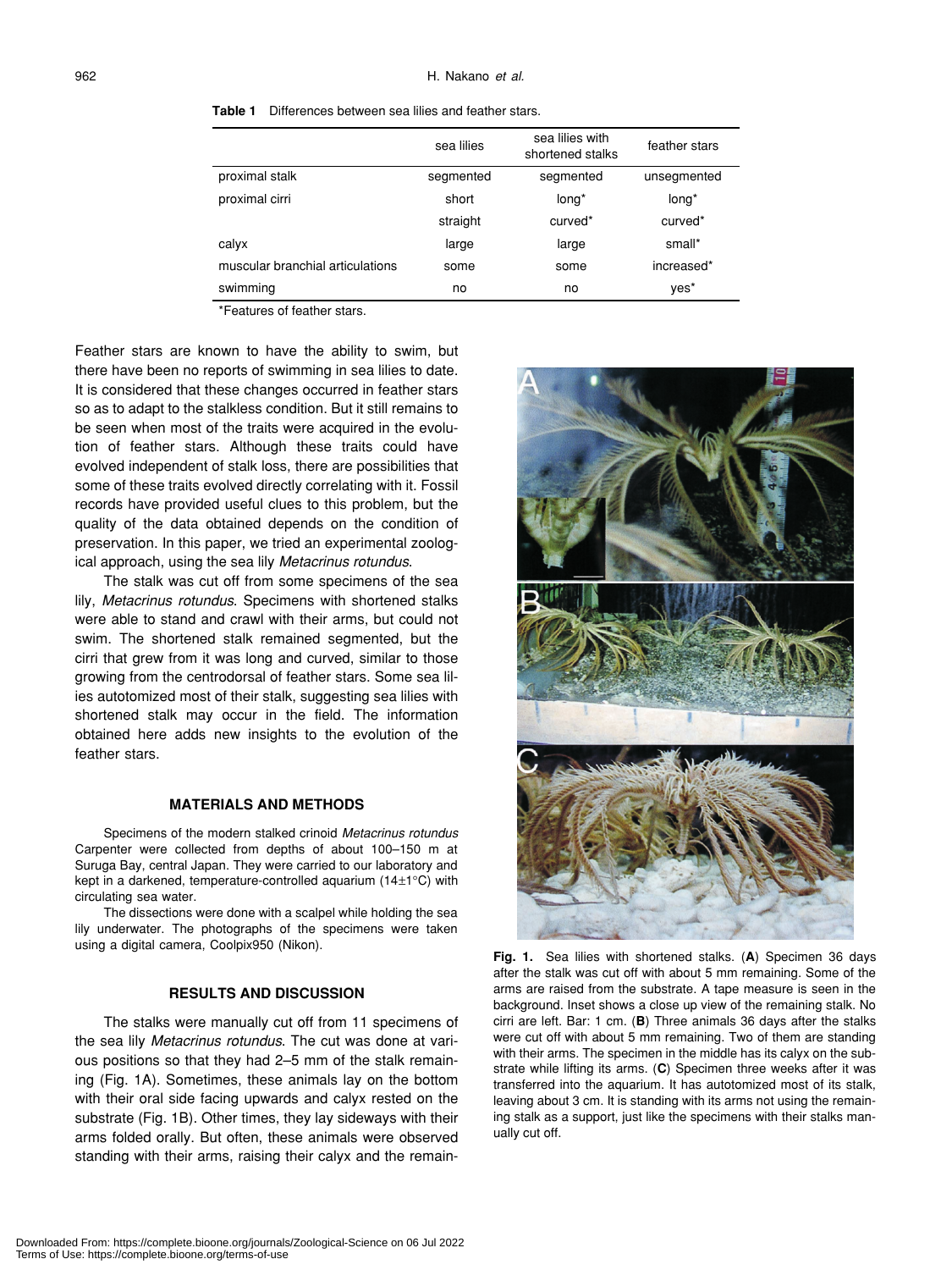ing stalk completely from the substrate (Fig. 1A, B). They were able to keep standing under a mild current, clinging to the bottom with the tip of the arms. Crawling was observed for some specimens, as they repositioned themselves inside the aquarium. During the motion, the calyx and the remaining stalk were kept lifted from the substrate. Swimming was not observed for any of the specimens, even when they were dropped and let to descend in an aquarium about 80 cm deep.

On another occasion, eight specimens of the sea lily *Metacrinus rotundus* were carried to our laboratory and transferred into an aquarium. Some specimens started autotomizing their stalks, and two weeks after transfer, four specimens had stalks less than 3 cm in length. These specimens were all capable of standing with their arms, lifting the calyx and the remaining stalks from the substrate (Fig. 1C). They were also able to crawl while keeping the calyx and the stalk lifted.

After two months, cirri grew from the remaining stalk (Fig. 2A, B). The cirri grew much longer while at the position close to the crown compared to normal stalked specimens (Fig. 2C). In some specimens, extremely long cirri grew from only the few most distal nodals (Fig. 2B). The long cirri curved outwards, in contrast with the straight cirri growing from the proximal part of the stalk in normal sea lilies (Fig. 2C). The long and curved cirri resemble those of feather stars growing from the centrodorsal.

Swimming was not observed for any of the specimens with the shortened stalk. Since stalkless specimens were able to stand and crawl, the arms of the extant sea lilies are muscular enough to support the calyx, without the help of the stalk. But the muscles were not enough to enable them to swim. The heavily calcified body may be too heavy for the arms to lift. Therefore, the ability to swim with their arms is a feather star innovation.

In the specimens with shortened stalks, nodals of the remaining stalk did not fuse, but long and curved cirri grew from them. Do the changes in the morphology of the cirri hold adaptational meanings? Although the sea lilies with shortened stalks were able to cling to the substrate with their arms, a strong current may carry them away, since they are missing cirri which has previously been suggested to work as ratchets (Baumiller *et al*., 1991). Furthermore, they naturally feed with their arms recurved into the current (Macurda and Meyer, 1974; Fujita *et al*., 1987), so they cannot feed efficiently facing upwards, as in Fig. 1. Clinging on the side of a rock facing the current can solve both problems. And it is the cirri, not the stalk, which is necessary for this. Furthermore, the cirri need to be curved outwards in order for the specimens to cling on to objects. Therefore, long and curved



**Fig. 2.** Accelerated cirri growth at the proximal part of the shortened stalk. (**A**) Specimen 72 days after dissection. The stalk was cut off at a similar position as in Fig. 1A. The proximal cirri (arrowheads) are long compared to those in (C). The tips of all the cirri are curved outwards. (**B**) Specimen 136 days after dissection. The stalk was cut off at a similar position as in (A). Long cirri are growing from the two distal nodals only. The tips of the cirri are all curved outwards as in (A). (**C**) Normal stalk. Cirri growing from the proximal part of the stalk (arrowheads), close to the crown, are short. The tips of most cirri close to the crown are straight. ca: calyx, n: nodal. Bar: 1 cm